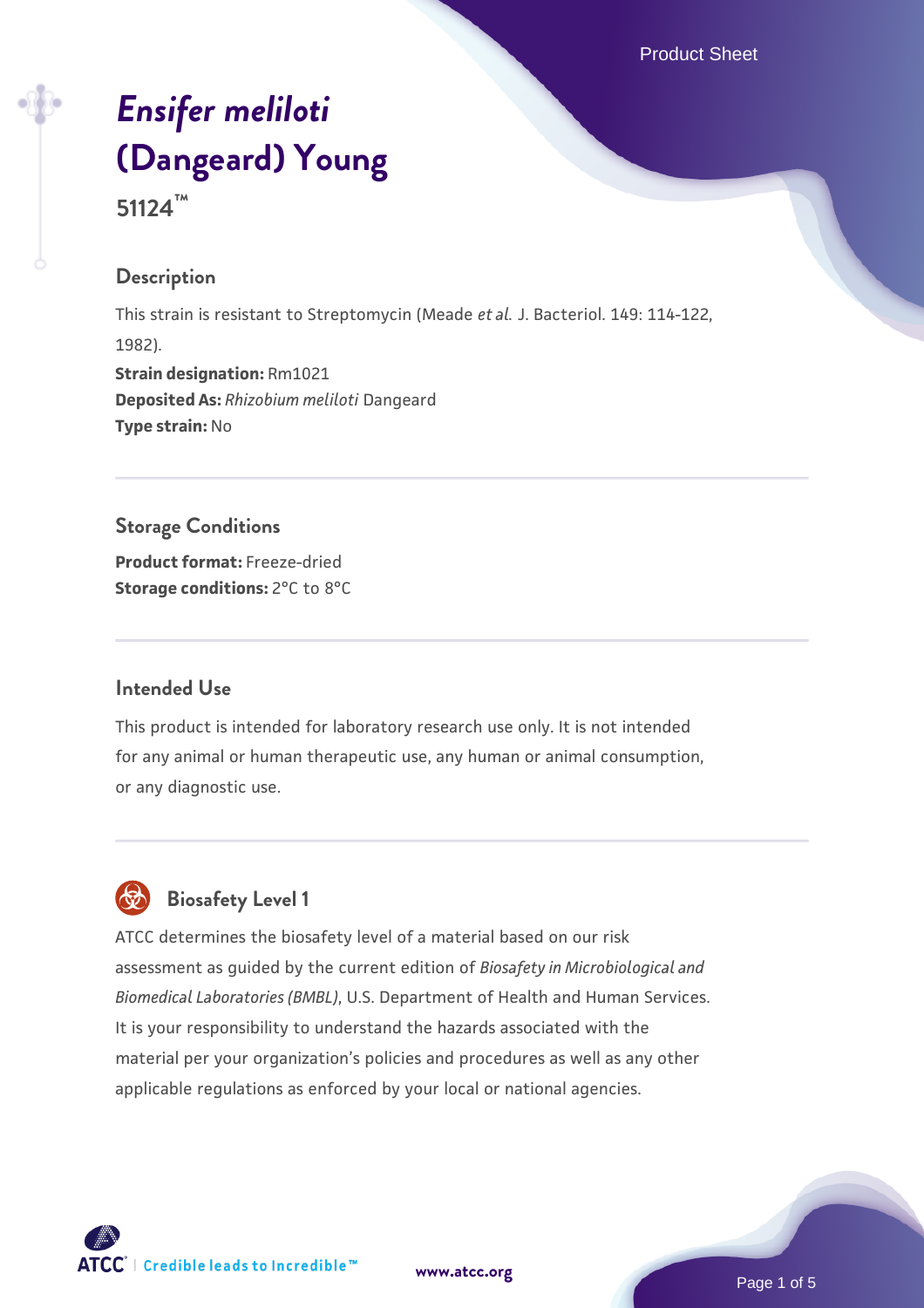#### **[Ensifer meliloti](https://www.atcc.org/products/51124)** [\(Dangeard\) Young](https://www.atcc.org/products/51124) **Product Sheet** Product Sheet **51124**

ATCC highly recommends that appropriate personal protective equipment is always used when handling vials. For cultures that require storage in liquid nitrogen, it is important to note that some vials may leak when submersed in liquid nitrogen and will slowly fill with liquid nitrogen. Upon thawing, the conversion of the liquid nitrogen back to its gas phase may result in the vial exploding or blowing off its cap with dangerous force creating flying debris. Unless necessary, ATCC recommends that these cultures be stored in the vapor phase of liquid nitrogen rather than submersed in liquid nitrogen.

#### **Certificate of Analysis**

For batch-specific test results, refer to the applicable certificate of analysis that can be found at www.atcc.org.

#### **Growth Conditions**

**Medium:**  [ATCC Medium 111: Rhizobium X medium](https://www.atcc.org/-/media/product-assets/documents/microbial-media-formulations/1/1/1/atcc-medium-111.pdf?rev=09b639c3b51a4ff6b54f58972ddd30cf) **Temperature:** 26°C **Atmosphere:** Aerobic

#### **Handling Procedures**

- 1. Open vial according to enclosed instructions.
- 2. Using a single tube of #111 broth (5 to 6 mL), withdraw approximately 0.5 to 1.0 mL with a Pasteur or 1.0 mL pipette. Rehydrate the entire pellet.
- 3. Aseptically transfer this aliquot back into the broth tube. Mix well.

**ATCC** | Credible leads to Incredible™

**[www.atcc.org](http://www.atcc.org)**

Page 2 of 5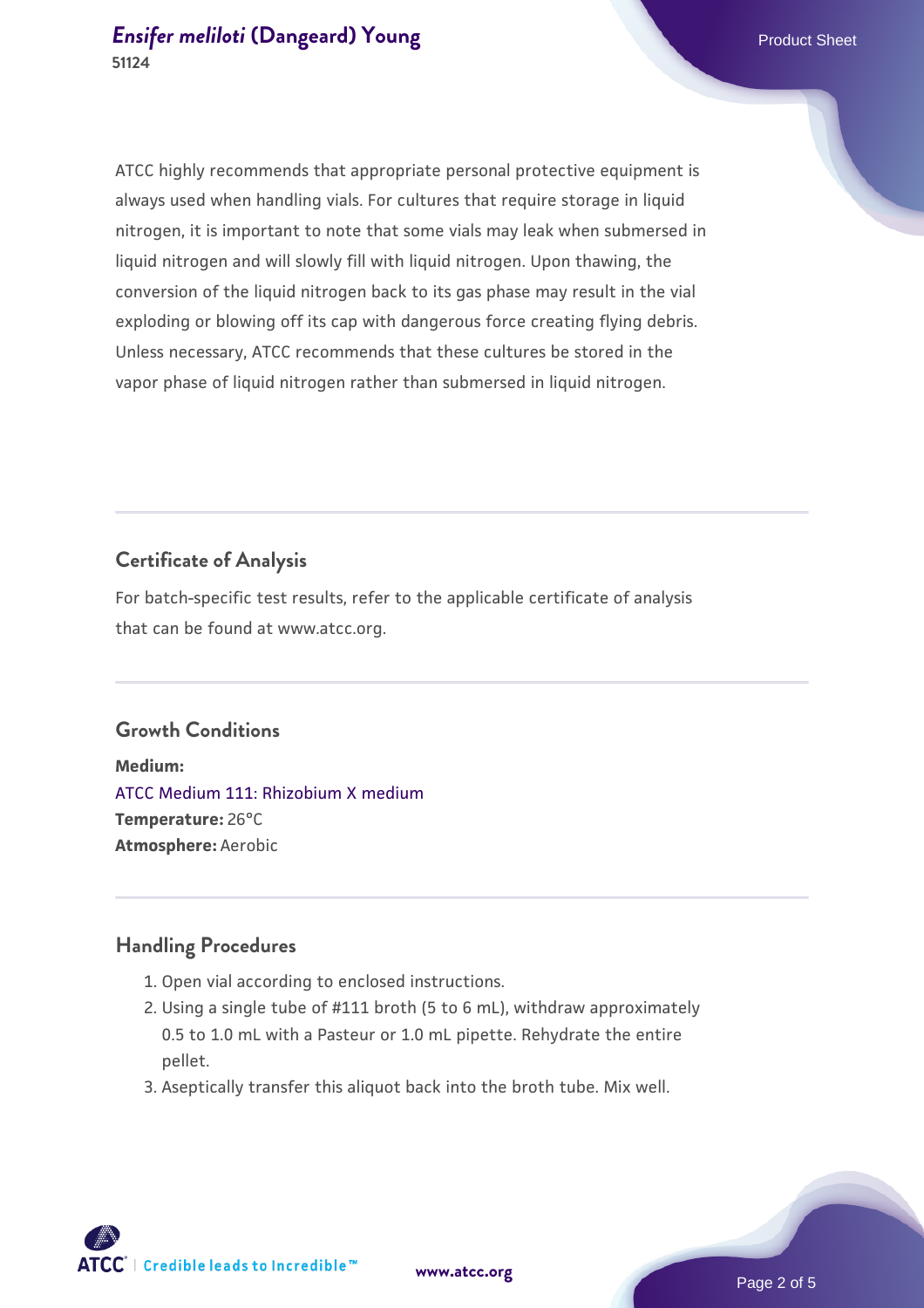## **[Ensifer meliloti](https://www.atcc.org/products/51124)** [\(Dangeard\) Young](https://www.atcc.org/products/51124) **Product Sheet** Product Sheet

**51124**

- 4. Use several drops of the suspension to inoculate a #111 agar slant and/or plate.
- 5. Incubate the tubes and plate at 26°C for 72 hours.

#### **Notes**

Colonies on #111 agar are entire, smooth, opaque and become mucoid with age.

Purified genomic DNA of this strain is available as ATCC<sup>®</sup> 51124D-5™.

Additional information on this culture is available on the ATCC<sup>®</sup> web site at www.atcc.org.

#### **Material Citation**

If use of this material results in a scientific publication, please cite the material in the following manner: *Ensifer meliloti* (Dangeard) Young (ATCC 51124)

#### **References**

References and other information relating to this material are available at www.atcc.org.

#### **Warranty**

The product is provided 'AS IS' and the viability of ATCC® products is warranted for 30 days from the date of shipment, provided that the customer has stored and handled the product according to the information included on the product information sheet, website, and Certificate of Analysis. For living cultures, ATCC lists the media formulation and reagents

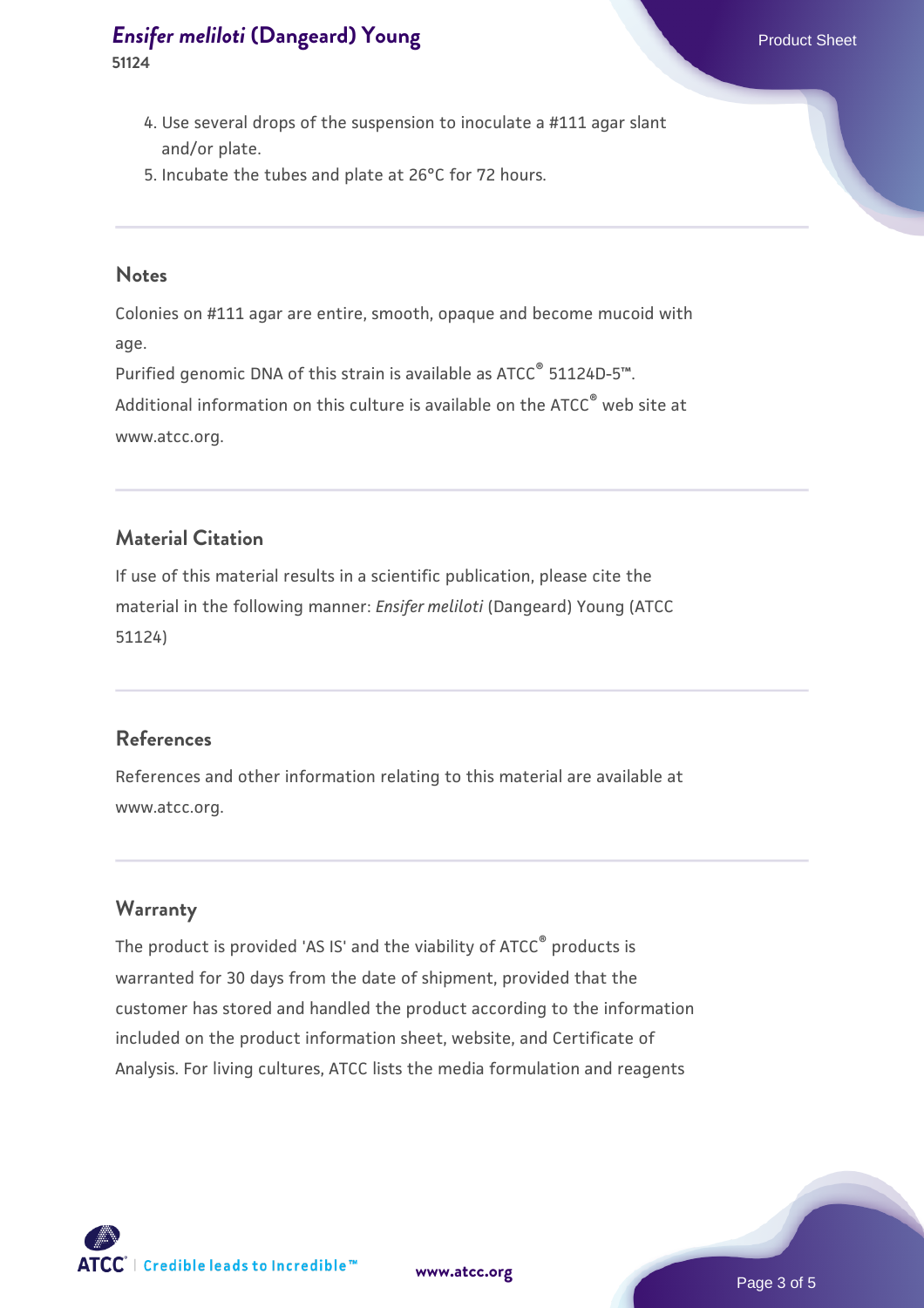that have been found to be effective for the product. While other unspecified media and reagents may also produce satisfactory results, a change in the ATCC and/or depositor-recommended protocols may affect the recovery, growth, and/or function of the product. If an alternative medium formulation or reagent is used, the ATCC warranty for viability is no longer valid. Except as expressly set forth herein, no other warranties of any kind are provided, express or implied, including, but not limited to, any implied warranties of merchantability, fitness for a particular purpose, manufacture according to cGMP standards, typicality, safety, accuracy, and/or noninfringement.

#### **Disclaimers**

This product is intended for laboratory research use only. It is not intended for any animal or human therapeutic use, any human or animal consumption, or any diagnostic use. Any proposed commercial use is prohibited without a license from ATCC.

While ATCC uses reasonable efforts to include accurate and up-to-date information on this product sheet, ATCC makes no warranties or representations as to its accuracy. Citations from scientific literature and patents are provided for informational purposes only. ATCC does not warrant that such information has been confirmed to be accurate or complete and the customer bears the sole responsibility of confirming the accuracy and completeness of any such information.

This product is sent on the condition that the customer is responsible for and assumes all risk and responsibility in connection with the receipt, handling, storage, disposal, and use of the ATCC product including without limitation taking all appropriate safety and handling precautions to minimize health or environmental risk. As a condition of receiving the material, the customer agrees that any activity undertaken with the ATCC product and any progeny or modifications will be conducted in compliance with all applicable laws, regulations, and guidelines. This product is provided 'AS IS' with no representations or warranties whatsoever except as expressly set forth



**[www.atcc.org](http://www.atcc.org)**

Page 4 of 5